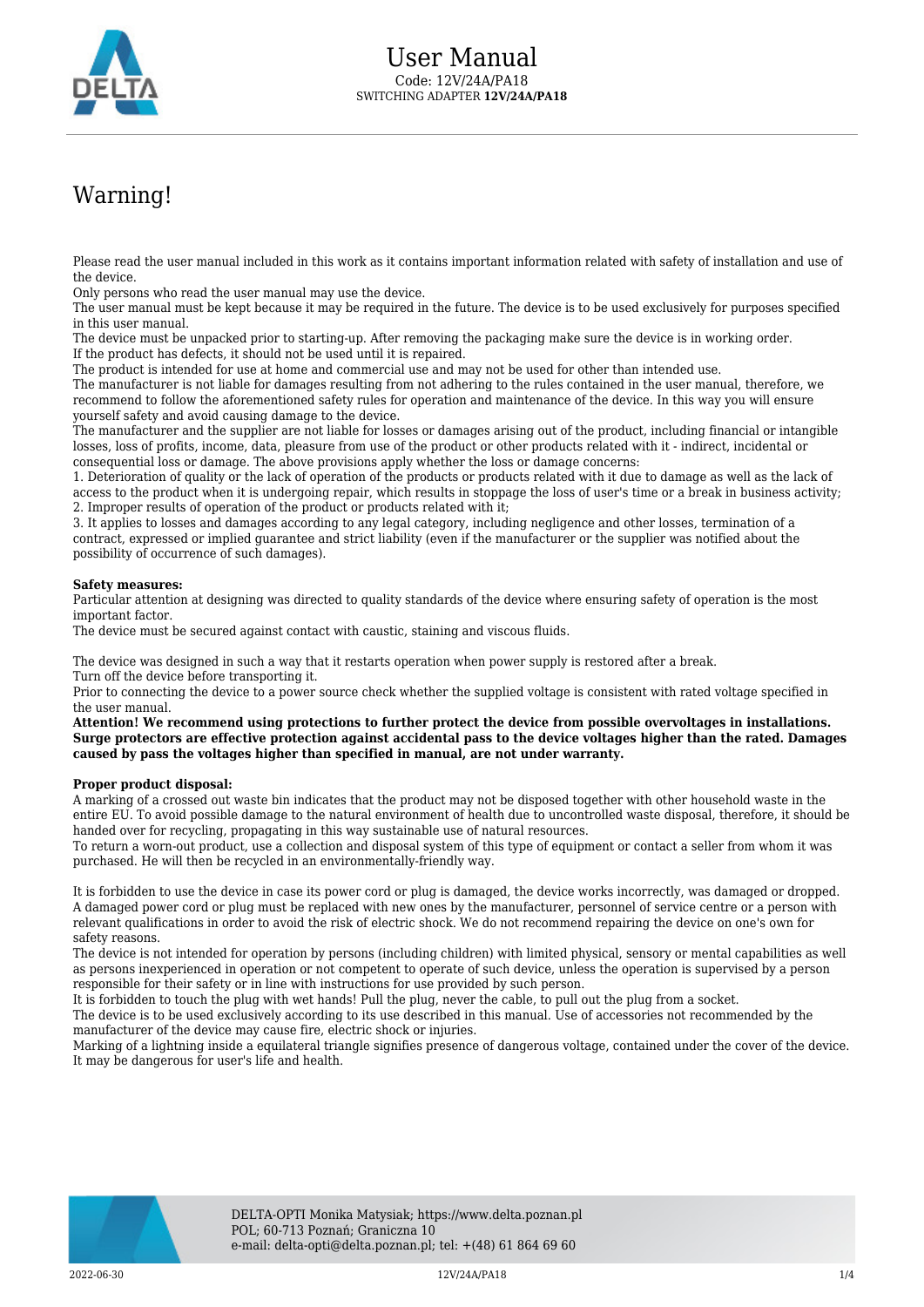

## User Manual Code: 12V/24A/PA18 SWITCHING ADAPTER **12V/24A/PA18**

**Butt**  $\overline{R}$ í **General** ٩ ë. I 59. N  $\sim$  1 <u>kuit</u>

Power adapter is equipped with aesthetic, solidly made metal casing box. Adapter operation is indicated by LED placed on the casing box. Each power line is protected by a polymer fuse and has a LED indicator informing about output voltage presence. The adapter has the power off jumpers for each output.

Attention! If the power adaptor is using for continuous work (24H) the rated current of the adaptor should be less than 80% of the maximal current. Please pay attention for proper cooling conditions of the power adaptor during work!

| Adapter type:                          | Switching           |
|----------------------------------------|---------------------|
| Output voltage:                        | 12 V DC             |
| Output voltage adjustment:             | 11  13 V            |
| LED indication:                        | ✓                   |
| Max. output current (total):           | 24 A                |
| Max. output current for single output: | 1.1A                |
| Input voltage:                         | 230 V AC            |
| Power:                                 | 288 W               |
| Number of outputs:                     | 18                  |
| Connector type:                        | Cable terminals     |
| Housing type:                          | Metal, wall-mounted |
| Key closed:                            | ✓                   |
| Weight:                                | 1.882 kg            |
| Dimensions:                            | 315 x 215 x 65 mm   |
| Guarantee:                             | 2 years             |

Internal view:



 $2022$ -06-30  $2/4$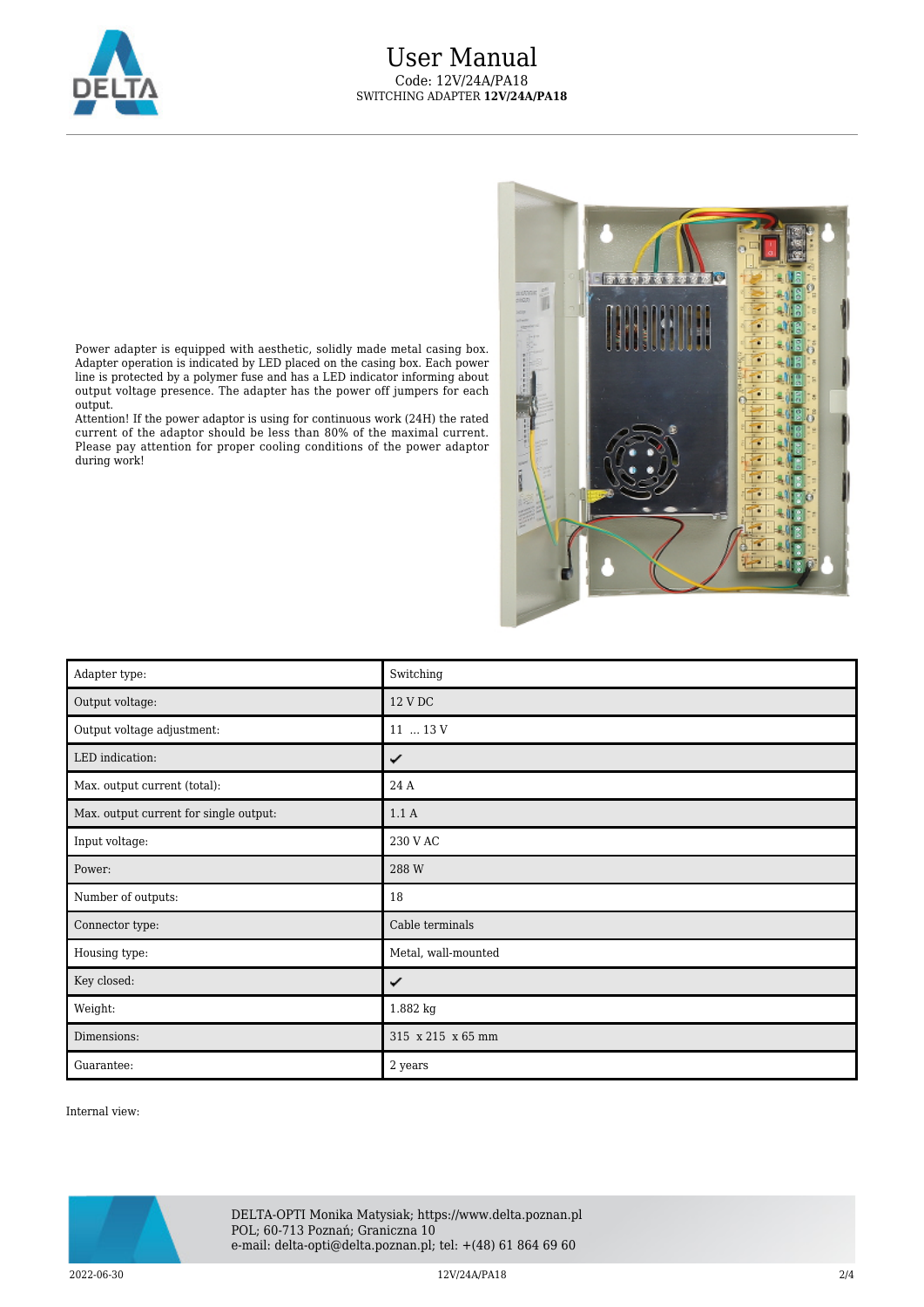



### Power adapter view in lockable casing:



Side view:



Mounting side view:



DELTA-OPTI Monika Matysiak; https://www.delta.poznan.pl POL; 60-713 Poznań; Graniczna 10 e-mail: delta-opti@delta.poznan.pl; tel: +(48) 61 864 69 60

 $2022$ -06-30  $3/4$